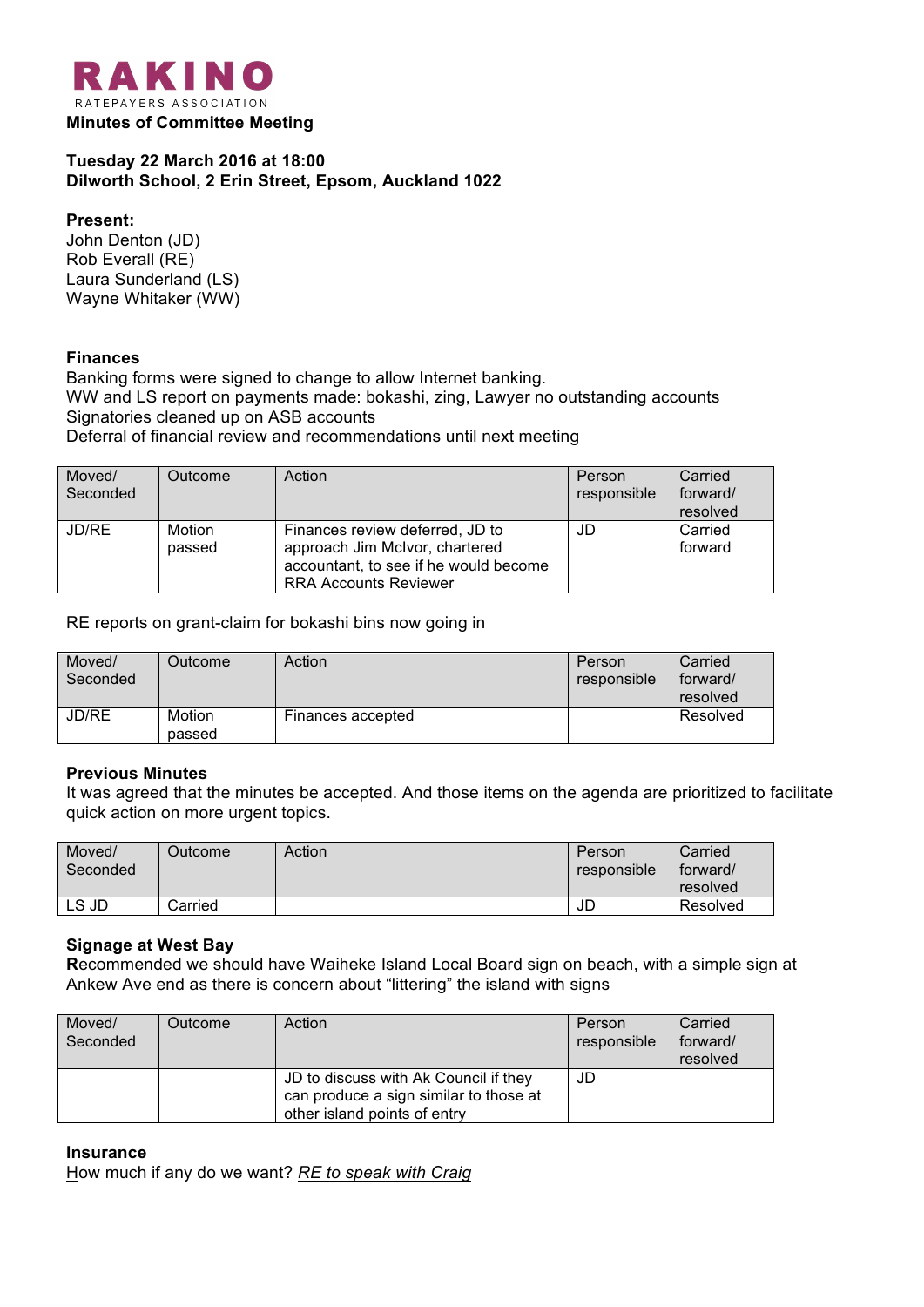

### **Planning for Easter Members' General Meeting**

Need List of who has Paid dues and some Membership forms *To be produced by Laura*

**Dragon Boats off***:* not enough volunteers. So called off

**Fishing Contest:** Do we still want to do this? Adult section/ child section who would take ownership?

**New Years Fun Run**: Clarify with Members whether they want this to continue

| Moved/   | Outcome | Action                             | Person      | Carried  |
|----------|---------|------------------------------------|-------------|----------|
| Seconded |         |                                    | responsible | forward/ |
|          |         |                                    |             | resolved |
| LS/WW    | Carried | Ask in meeting at Easter who wants | JD          | Carried  |
|          |         | what                               |             | forward  |

Move Easter Meeting to 2:00pm to facilitate members not being worried about boat

JD to announce committee changes over the year; Kevin has resigned as he felt his energies would be better spent acting independently. Thank Kevin for his time and initiatives while on **Committee** 

Look for new members for committee

Get Feedback for fare increase for Stanley Bay portion of fare

Report back on Meeting with AT 20th March attended by RE+JD NZTA funding dropped ass rakino is not a suburb of Auckland Patronage only slightly more Price increase rejected Some Stanley Bay runs will be reinstated All Transport coming up for review in November Super Gold card / HOP card will be under review then Meeting was positive and constructive

Method of Fire extinguisher distribution to be finalised by Easter meeting

JD to contact Chris Clews re hall to clarify so he can report back at meeting

RE to report on Bokashi Bins and offer more to members present

Bring up intention to create a Strategic Plan

Bring up future spend on Defibrillator 600\$>

Hall and Library code to be on each Newsletter

Bring up First aid training on island at Xmas time for all interested parties

Reminder of processes for emergency